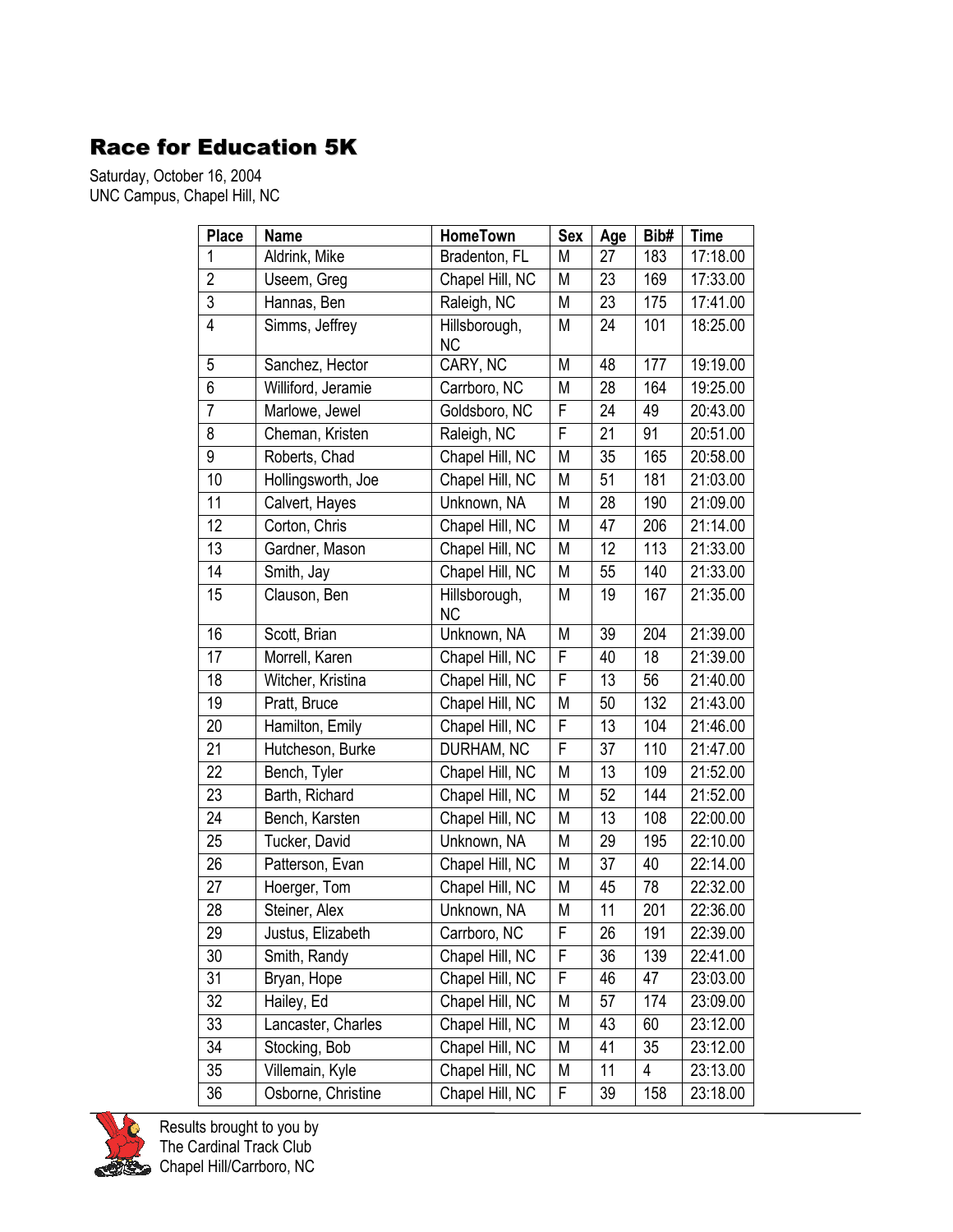| 37 | Hoskins, Misha      | Unknown, NA              | M         | 13 | 192 | 23:25.00 |
|----|---------------------|--------------------------|-----------|----|-----|----------|
| 38 | Hudgins, Heath      | Chapel Hill, NC          | M         | 12 | 48  | 23:27.00 |
| 39 | Hall, Jennie        | DURHAM, NC               | F         | 31 | 182 | 23:32.00 |
| 40 | Conrad, Adams       | Chapel Hill, NC          | M         | 13 | 65  | 23:33.00 |
| 41 | Northen, John       | Chapel Hill, NC          | M         | 54 | 88  | 23:34.00 |
| 42 | Chelminski, Paul    | Chapel Hill, NC          | M         | 42 | 156 | 23:49.00 |
| 43 | Rosenhahn, Heidi    | Durham, NC               | F         | 27 | 148 | 23:51.00 |
| 44 | Zeddy, Daniel       | Greensboro,<br><b>NC</b> | M         | 50 | 186 | 23:55.00 |
| 45 | Yost, R.J.          | Chapel Hill, NC          | M         | 14 | 170 | 23:58.00 |
| 46 | Mitchell, Greg      | Unknown, NA              | M         | 43 | 194 | 24:06.00 |
| 47 | Slydel, Irene       | Chapel Hill, NC          | F         | 48 | 17  | 24:12.00 |
| 48 | Su, Zuowei          | Chapel Hill, NC          | M         | 44 | 45  | 24:27.00 |
| 49 | Shaffer, David      | Chapel Hill, NC          | M         | 48 | 21  | 24:29.00 |
| 50 | Kelley, Michael     | Chapel Hill, NC          | M         | 44 | 44  | 24:35.00 |
| 51 | Slomianyj, Peter    | Chapel Hill, NC          | M         | 50 | 92  | 24:39.00 |
| 52 | Brooks, Ned         | Chapel Hill, NC          | M         | 62 | 41  | 24:41.00 |
| 53 | Dennis, Jarrod      | Sanford, NC              | M         | 27 | 133 | 24:48.00 |
| 54 | da Costa, Kerry-Ann | Chapel Hill, NC          | F         | 42 | 12  | 24:50.00 |
| 55 | Scott, Cynthia      | Chapel Hill, NC          | F         | 41 | 80  | 24:54.00 |
| 56 | Gallagher, Jack     | Unknown, NA              | M         | 16 | 199 | 24:57.00 |
| 57 | Kinahan, Taylor     | Unknown, NA              | M         | 15 | 198 | 24:59.00 |
| 58 | Hoerger, Eric       | Chapel Hill, NC          | M         | 14 | 76  | 25:14.00 |
| 59 | Albertson, Ian      | Unknown, NA              | M         | 24 | 210 | 25:15.00 |
| 60 | Thibaut, Charles    | Chapel Hill, NC          | M         | 50 | 103 | 25:17.00 |
| 61 | Smith, Mark         | Chapel Hill, NC          | M         | 25 | 151 | 25:17.00 |
| 62 | Maffly-Kipp, Wesley | Chapel Hill, NC          | ${\sf M}$ | 12 | 145 | 25:19.00 |
| 63 | Shinnick, Joseph    | Chapel Hill, NC          | M         | 41 | 179 | 25:20.00 |
| 64 | Witcher, Andrew     | Chapel Hill, NC          | M         | 10 | 55  | 25:21.00 |
| 65 | Gonzalez, Jorge     | Chapel Hill, NC          | M         | 31 | 111 | 25:22.00 |
| 66 | Gross, Darryl       | Chapel Hill, NC          | ${\sf M}$ | 34 | 96  | 25:31.00 |
| 67 | Hoerger, Jacob      | Chapel Hill, NC          | M         | 12 | 77  | 25:32.00 |
| 68 | Rolland, Jason      | Durham, NC               | M         | 25 | 33  | 25:43.00 |
| 69 | Easthom, Laurin     | Chapel Hill, NC          | F         | 40 | 73  | 25:46.00 |
| 70 | Soo, Kenneth        | Durham, NC               | M         | 36 | 150 | 25:47.00 |
| 71 | Bridgers, Mimi      | Goldsboro, NC            | F         | 17 | 141 | 25:48.00 |
| 72 | Zeman, Carleigh     | Chapel Hill, NC          | F         | 11 | 13  | 25:53.00 |
| 73 | Childs, Scott       | Chapel Hill, NC          | M         | 44 | 64  | 25:59.00 |
| 74 | Hernandez, Jaime    | Chapel Hill, NC          | M         | 47 | 117 | 26:01.00 |
| 75 | Scott, Doug         | Unknown, NA              | M         | 43 | 193 | 26:06.00 |
| 76 | Williams, Sherrie   | Chapel Hill, NC          | F         | 42 | 52  | 26:10.00 |
| 77 | Wojnovich, Scott    | Chapel Hill, NC          | M         | 35 | 173 | 26:21.00 |
| 78 | Gardner, Hanna      | Chapel Hill, NC          | F         | 10 | 114 | 26:24.00 |
| 79 | Clayton, Nancy      | Chapel Hill, NC          | F         | 38 | 42  | 26:35.00 |

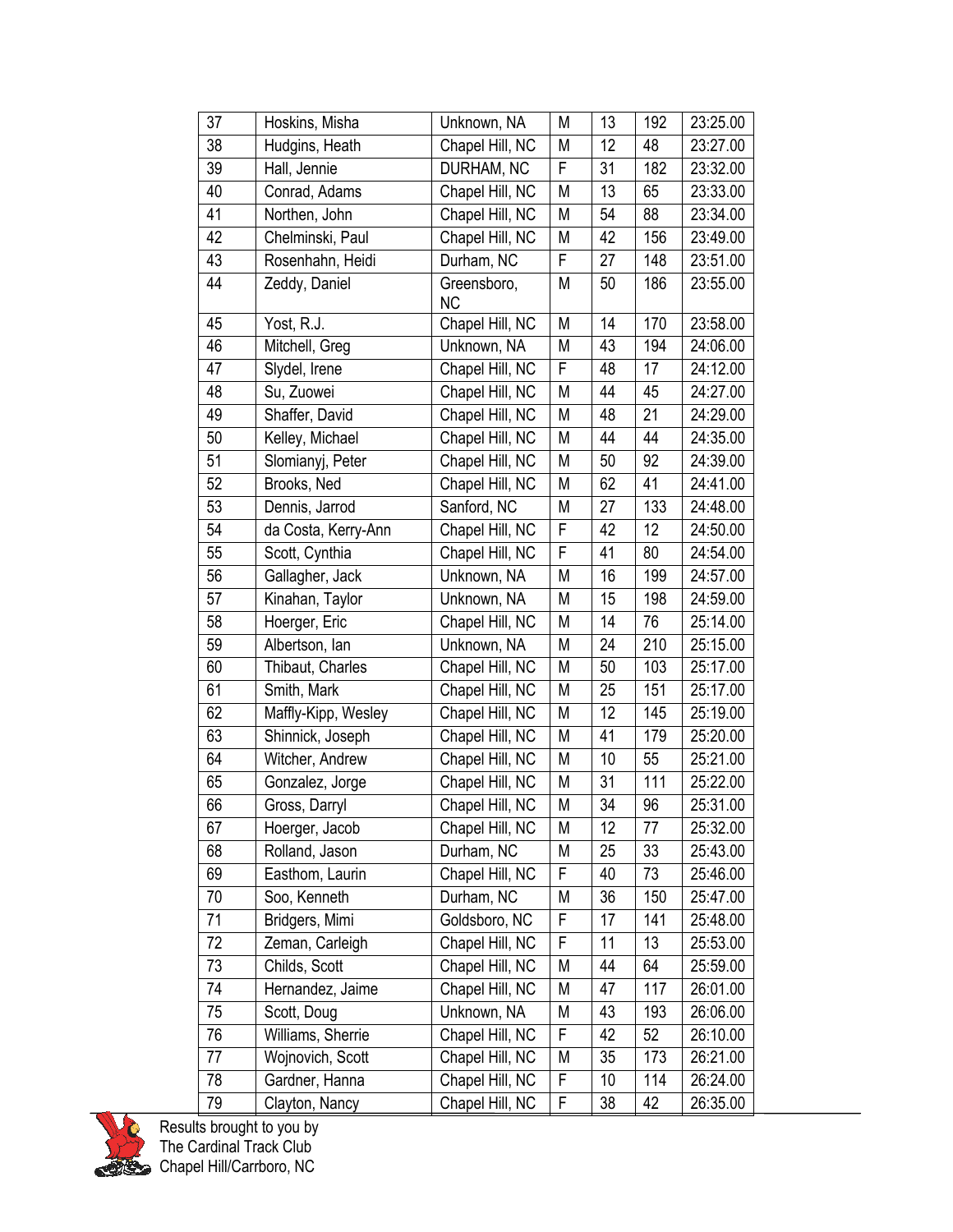| 80  | Shrestha, Kushal  | Chapel Hill, NC          | M           | 16 | 26  | 26:35.00 |
|-----|-------------------|--------------------------|-------------|----|-----|----------|
| 81  | Bench, Neal       | Chapel Hill, NC          | M           | 49 | 107 | 26:36.00 |
| 82  | Strine, Brady     | Chapel Hill, NC          | M           | 10 | 74  | 26:39.00 |
| 83  | Williams, Shawn   | Chapel Hill, NC          | M           | 43 | 135 | 26:40.00 |
| 84  | Strine, Scott     | Chapel Hill, NC          | M           | 42 | 75  | 26:40.00 |
| 85  | Kylstra, Kimberly | Chapel Hill, NC          | F           | 43 | 6   | 26:48.00 |
| 86  | Morel, Cydney     | Chapel Hill, NC          | F           | 40 | 16  | 26:53.00 |
| 87  | Huffman, Sarah    | Raleigh, NC              | F           | 28 | 143 | 26:56.00 |
| 88  | Renn, Lydia       | Chapel Hill, NC          | F           | 10 | 11  | 26:56.00 |
| 89  | Bush, Peggy       | Chapel Hill, NC          | F           | 48 | 57  | 26:59.00 |
| 90  | Wang, Xuejie      | Unknown, NA              | M           | 38 | 205 | 27:02.00 |
| 91  | Farr, Trisha      | Chapel Hill, NC          | F           | 16 | 142 | 27:03.00 |
| 92  | Macleod, Jackie   | Chapel Hill, NC          | F           | 42 | 8   | 27:08.00 |
| 93  | Macleod, David    | Chapel Hill, NC          | M           | 42 | 7   | 27:09.00 |
| 94  | Pratt, Haley      | Chapel Hill, NC          | F           | 10 | 100 | 27:16.00 |
| 95  | Kinahan, Brian    | Chapel Hill, NC          | M           | 51 | 197 | 27:25.00 |
| 96  | Conrad, Watson    | Chapel Hill, NC          | M           | 10 | 67  | 27:27.00 |
| 97  | Zikry, Mohammed   | Chapel Hill, NC          | M           | 41 | 176 | 27:30.00 |
| 98  | Smallwood, Tasha  | Greensboro,<br><b>NC</b> | F           | 30 | 172 | 27:34.00 |
| 99  | Stephenson, Mike  | Unknown, NA              | M           | 11 | 184 | 27:43.00 |
| 100 | Petersen, ruth    | Unknown, NA              | F           | 43 | 202 | 27:50.00 |
| 101 | Brown, Sam        | Chapel Hill, NC          | M           | 14 | 171 | 27:56.00 |
| 102 | McDonald, Peter   | Unknown, NA              | M           | 11 | 196 | 27:59.00 |
| 103 | Johnson, Meg      | Chapel Hill, NC          | F           | 12 | 53  | 27:59.00 |
| 104 | Clauson, Vaughn   | Unknown, NA              | M           | 54 | 188 | 28:00.00 |
| 105 | Cline, Cam        | Chapel Hill, NC          | F           | 42 | 95  | 28:12.00 |
| 106 | Nanny, Patrick    | Chapel Hill, NC          | M           | 9  | 162 | 28:15.00 |
| 107 | Rusyn, Andriy     | Chapel Hill, NC          | M           | 11 | 126 | 28:16.00 |
| 108 | Nanny, Kevin      | Chapel Hill, NC          | M           | 43 | 161 | 28:16.00 |
| 109 | Anderson, Leigh   | Chapel Hill, NC          | F           | 45 | 36  | 28:18.00 |
| 110 | Bourdon, Jennifer | Durham, NC               | F           | 27 | 209 | 28:24.00 |
| 111 | Levy, Carolyn     | Chapel Hill, NC          | F           | 49 | 15  | 28:30.00 |
| 112 | Pepe, Anna        | Chapel Hill, NC          | F           | 13 | 59  | 28:31.00 |
| 113 | Yuan, Lilly       | Chapel Hill, NC          | F           | 11 | 25  | 28:37.00 |
| 114 | Litton, Maggie    | Pittsboro, NC            | $\mathsf F$ | 34 | 19  | 28:41.00 |
| 115 | Hill, Karl        | Unknown, NA              | M           | 39 | 200 | 28:43.00 |
| 116 | Foscue, Macon     | Chapel Hill, NC          | M           | 13 | 10  | 28:44.00 |
| 117 | Morris, Donna     | DURHAM, NC               | F           | 52 | 62  | 28:47.00 |
| 118 | Bell, Gerald      | Chapel Hill, NC          | M           | 66 | 163 | 28:52.00 |
| 119 | Shaffer, Susan    | Chapel Hill, NC          | F           | 45 | 20  | 28:55.00 |
| 120 | Liebe, Jennifer   | Chapel Hill, NC          | F           | 33 | 70  | 28:59.00 |
| 121 | Smith, Patsy      | Chapel Hill, NC          | $\mathsf F$ | 37 | 69  | 29:05.00 |
| 122 | Miller, Cindy     | Chapel Hill, NC          | F           | 36 | 90  | 29:12.00 |



Results brought to you by The Cardinal Track Club Chapel Hill/Carrboro, NC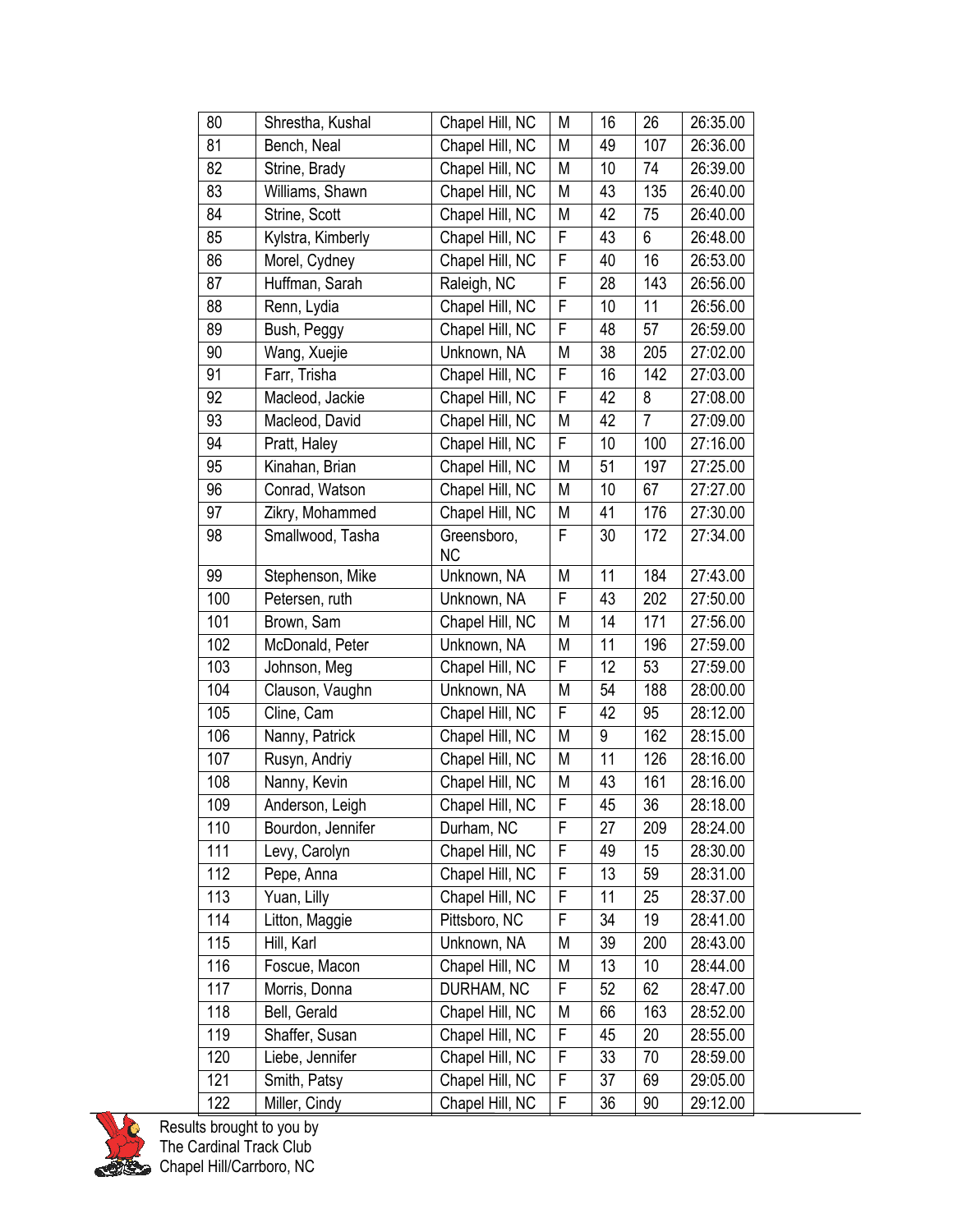| 123 | Davis, Sonia                 | Chapel Hill, NC | F         | 38             | 71             | 29:15.00 |
|-----|------------------------------|-----------------|-----------|----------------|----------------|----------|
| 124 | Jannelli, Mary               | Chapel Hill, NC | F         | 40             | 99             | 29:15.00 |
| 125 | Akers, Chloe                 | Chapel Hill, NC | F         | 13             | 14             | 29:20.00 |
| 126 | Lotina, Leslie               | Chapel Hill, NC | F         | 49             | $\overline{2}$ | 29:43.00 |
| 127 | McDaniel, Brodey             | Durham, NC      | F         | 28             | 160            | 29:45.00 |
| 128 | Canon, Julia                 | Unknown, NA     | F         | 10             | 187            | 29:46.00 |
| 129 | Boggess, Kim                 | Chapel Hill, NC | F         | 39             | 72             | 29:50.00 |
| 130 | Plonk, Sarah                 | Chapel Hill, NC | F         | 9              | 138            | 29:51.00 |
| 131 | Wang, Alren                  | Chapel Hill, NC | M         | 9              | 112            | 29:52.00 |
| 132 | Williams, Aaron              | Chapel Hill, NC | M         | 12             | 136            | 29:54.00 |
| 133 | Plonk, Steven                | Chapel Hill, NC | M         | 39             | 137            | 29:55.00 |
| 134 | Cheng, Sue                   | Chapel Hill, NC | F         | 44             | 54             | 29:59.00 |
| 135 | Brydon, M                    | Unknown, NA     | F         | 46             | 207            | 30:11.00 |
| 136 | Reid, Mary                   | Carrboro, NC    | F         | 55             | 157            | 30:31.00 |
| 137 | Hollingsworth, Josie         | Chapel Hill, NC | F         | 12             | 128            | 30:34.00 |
| 138 | Pontade, Eileen              | Chapel Hill, NC | F         | 35             | 153            | 30:37.00 |
| 139 | Fenton, Charliss             | Chapel Hill, NC | F         | 17             | 97             | 30:46.00 |
| 140 | Powers, Katy                 | Chapel Hill, NC | F         | 16             | 98             | 30:47.00 |
| 141 | Flournoy, Mark               | Chapel Hill, NC | M         | 10             | 120            | 30:55.00 |
| 142 | Rich, Preston                | Chapel Hill, NC | M         | 37             | 86             | 31:29.00 |
| 143 | Rich, Melissa                | Chapel Hill, NC | F         | 39             | 87             | 31:29.00 |
| 144 | Porter, Julie                | Chapel Hill, NC | F         | 40             | 37             | 31:32.00 |
| 145 | Montgomery, Hallie           | Chapel Hill, NC | F         | 32             | 38             | 31:51.00 |
| 146 | Wilke, David                 | Chapel Hill, NC | ${\sf M}$ | $\overline{7}$ | 84             | 32:07.00 |
| 147 | Wilke, Nathan                | Chapel Hill, NC | M         | 37             | 83             | 32:07.00 |
| 148 | Dean, Melissa                | Chapel Hill, NC | F         | 33             | 123            | 32:10.00 |
| 149 | Conrad, Margaret             | Chapel Hill, NC | F         | 43             | 66             | 32:11.00 |
| 150 | Northen, Hadley              | Chapel Hill, NC | F         | 18             | 89             | 32:15.00 |
| 151 | Karrigan, Braden             | Carrboro, NC    | M         | 11             | 85             | 32:17.00 |
| 152 | Karrigan, Pat                | Carrboro, NC    | F         | 47             | 1              | 32:17.00 |
| 153 | Bultemeie, Mary<br>Elizabeth | Chapel Hill, NC | F         | 10             | 81             | 32:18.00 |
| 154 | Wilke, Lee                   | Chapel Hill, NC | F         | 37             | 82             | 32:19.00 |
| 155 | Pepe, Karen                  | Chapel Hill, NC | F         | 42             | 58             | 32:20.00 |
| 156 | Willcox, Alexandra           | Chapel Hill, NC | F         | 9              | 105            | 32:30.00 |
| 157 | Rolland, Jennifer            | Durham, NC      | F         | 24             | 34             | 32:51.00 |
| 158 | Bautz, Kari                  | Unknown, NA     | F         | 26             | 189            | 32:51.00 |
| 159 | Pope, Laura                  | Chapel Hill, NC | F         | 10             | 147            | 32:57.00 |
| 160 | Pope, Anne                   | Chapel Hill, NC | F         | 43             | 146            | 33:18.00 |
| 161 | Mendelsohn, Allie            | Unknown, NA     | F         | 24             | 203            | 33:19.00 |
| 162 | Rusyn, Elena                 | Chapel Hill, NC | F         | 11             | 127            | 33:27.00 |
| 163 | Callimanis, Alena            | Chapel Hill, NC | F         | 50             | 152            | 33:42.00 |
| 164 | Gerard, James                | Chapel Hill, NC | M         | 56             | 50             | 33:45.00 |



Results brought to you by The Cardinal Track Club Chapel Hill/Carrboro, NC